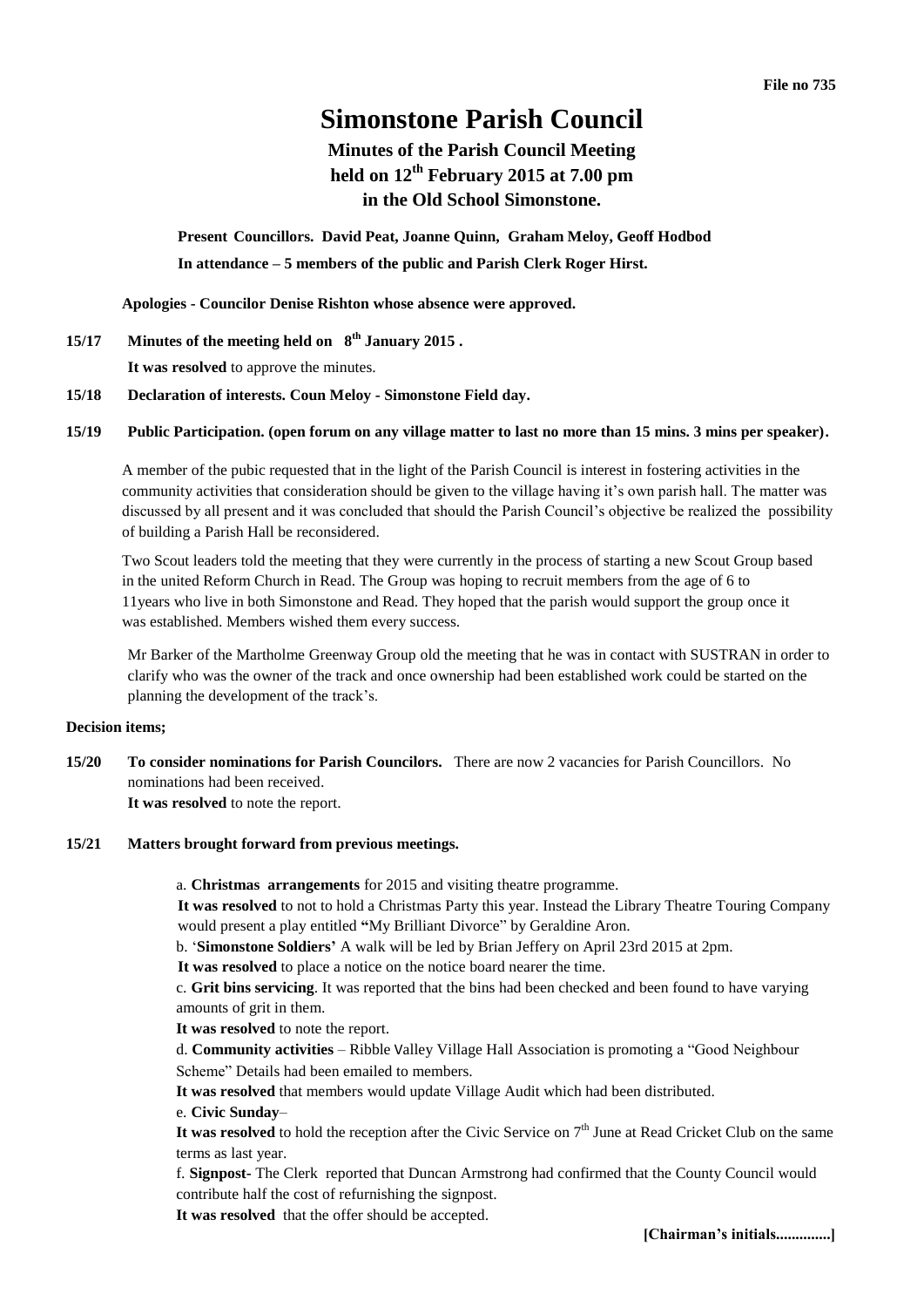g. **Flower bed** negotiations Coun Hodbod reported that he had spoken to a representative of Fort vale and was awaiting a response.

**It was resolved** that the Clerk arrange for the lengthsman to be engaged to carry out seasonal work in preparation for the coming year.

### **15/22 Matters raised by members.**

- a. **Coun Hodbod** reported,
	- i That at 1 Scot Avenue changes to Planning application 2014/1005 had been made which reduced the height of the roof by .900 mm.
	- **It was resolved** to note the report.
	- b. **Coun Meloy** requested that Read/Simonstone Fete committee could use the open space on Fountains Ave for the fete as last year.
	- **It was resolved** that there were no objections to the event taking place.

#### **15/23 Correspondence items of concern;-.**

a. **Clearing the footpath** between Bank Terrace and former Railway track. The Clerk reported that he had received a letter of concern that the path was being cleared, and he had responded to the letter and that the work had been completed as requested

#### **It was resolved** to note the report.

b. **Location of Dog bin** – request to place it on School Lane instead of near the Jubilee seat.

**It was resolved** that an additional dog bin be placed in the vicinity of Clough Lane as well as near the Jubilee Bench and on Whins Lane. Two to be installed in the current financial year and one in early 2015/6 funded from savings on the Signpost budget**.**

c. **Overgrown hedges**. A complaint had been received that the hedges are reducing the usable width of the Footpaths on School Lane and Haugh Avenue.

**It was resolved** that the occupants of properties whose hedges extend beyond their boundary should be requested to cut them back to their boundary.

#### **15/24 Reports**

- a. The Chairman gave a written and verbal report of his meetings with other bodies.
- **It was resolved** to note the report.
- b. **Martholme Greenway Group**.- Coun Meloy reported that he had attended the meeting and that the group was enthusiastic and it was decided that rather than waiting for the whole of the track to be funded, sections should be developed as funding assistance becomes available. It had been decided that a staged programme for development to be drawn up. There had been a petition which had the support of 2000 people for the Project which had been presented to LCC. The question of ownership of the line to the west of Simonstone Lane had been questioned and Mr Barker of the group told the meeting he was in contact with SUSTRAN in order to clarify the situation. Once ownership had been established work would be started on the track's development process.

It was agreed that access to the site would be better if it was from the south side of the track adjacent to Simonstone Lane. It was also suggested that teams of volunteers may be one way of developing parts of the track as they become available.

**It was resolved** to note the report and when authorized the cutting back of vegetation should commence.

c. Lancashire County Council's Parish & Town Council Conference is on Saturday, 21<sup>st</sup> March 2015 at Burnley Town Hall. 9.30 to 2pm.

**It was resolved** that Councillor Peat and the Parish Clerk attend the meeting.

# d. **Parish Champion's fund**

**It was resolved** that the Clerk should make an application for funding towards the purchase of a replacement computer.

e. Road Closure notice- Padiham Road and Sabden Road (Read Rock Road) 30<sup>th</sup> March to 13<sup>th</sup> April Cabling.

**It was resolved** to note the report.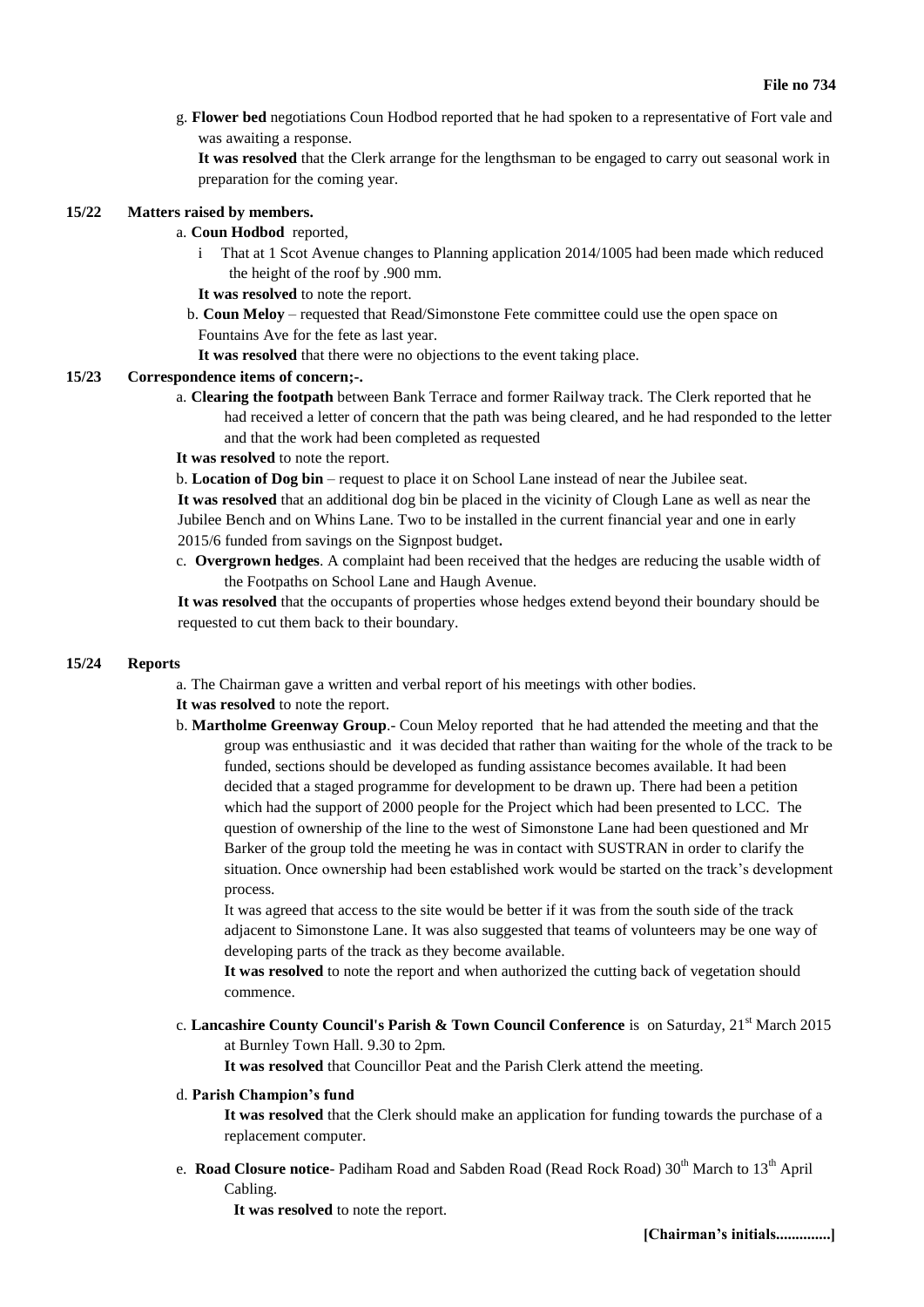# **15/25 RVBC.**

- a. **Parish Liaison meeting. The** Clerk reported that the following items had been discussed;
	- i Events on the Highway. Copy of report emailed to members.
	- ii The Parish Council was invited to forward any matters it wanted to be discussed at the March meeting of the Three Tier Forum.

iii Parish Polls. New proposals for calling a parish pole had been agreed to reduce vexatious polls. **It was resolved** to note the report.

b. Mayoral reception / Parish Council Training 5<sup>th</sup> March 7pm Ribble Valley BC.

**It was resolved** that Councillors Peat and Norse should attend if available.

## **15/26 Planning Applications –**

| Application number 3/2014/1026 | Officer: : Claire Booth 01200                                              | Grid Reference 377945 435073 |  |
|--------------------------------|----------------------------------------------------------------------------|------------------------------|--|
| 08/12/2014                     | 414493                                                                     |                              |  |
| <b>Address</b>                 | Law Farm Trapp Lane Simonstone                                             |                              |  |
| Proposal                       | Proposed new agricultural building to be approx. 22m x11m to house heifers |                              |  |
|                                | and calving cows Applications for full consent                             |                              |  |
| Parish Council                 | No objection                                                               |                              |  |

| Application number | Officer: Clair Booth 414493                                                                                                                                                                                                 | Grid Reference 377555 434529 |  |
|--------------------|-----------------------------------------------------------------------------------------------------------------------------------------------------------------------------------------------------------------------------|------------------------------|--|
| <b>Address</b>     | Witton Lodge, School Lane, Simonstone BB12 7HR                                                                                                                                                                              |                              |  |
| Proposal           | Proposed alteration and extension to existing double garage to create large garage with<br>storage space and work from home office above. New rear entrance and extension to<br>create boot room off existing utility room. |                              |  |
| Parish Council     | No Objection                                                                                                                                                                                                                |                              |  |

| Application number<br>3/2015/0063 | Officer: : Colin Sharpe 01200414500                                                                                                                                                                                            | Grid Reference 377407 433189 |  |
|-----------------------------------|--------------------------------------------------------------------------------------------------------------------------------------------------------------------------------------------------------------------------------|------------------------------|--|
| Address                           | Altham Pumping Station Burnley Road Simonstone BB12 7NL                                                                                                                                                                        |                              |  |
| Proposal                          | Non-material amendment to planning permission3/2012/0219.<br>Removal of curtain walling to north east elevation to be replaced with cladding and<br>brickwork. Removal of curtain walling and high level windows to south west |                              |  |
|                                   | elevation to be replaced with cladding and brickwork. Non-Material amendment                                                                                                                                                   |                              |  |

**15/27 LALC - Clerks Training** programme The Clerk reported on details of the course. **It was resolved** that the Clerk attend the course to update his knowledge.

# **15/28 Best Kept Village Competition**

**It was resolved** not to enter the competition this year.

### **15/29 Finance**

- a. **Little Green Bus** Requests for a contribution towards operating the service. **It was resolved** to contribute £150.
- b. **Sabden Parish Council** balance of 14/5 contribution to Lengthsman Scheme.

**It was resolved** that any residual funds should used on the following priorities, installation of 2 dog bins. preparation of flower beds and work on clearing vegetation on the greenway.

c. **Payment of invoices**

| <b>Sabden Parish Council</b> | Spid hire       | £480 |
|------------------------------|-----------------|------|
| ii Little Green bus          | <b>Donation</b> | £150 |

- **15/30** Borough Councillors reports None
- **15/31** Matters reported by members for consideration at future meetings